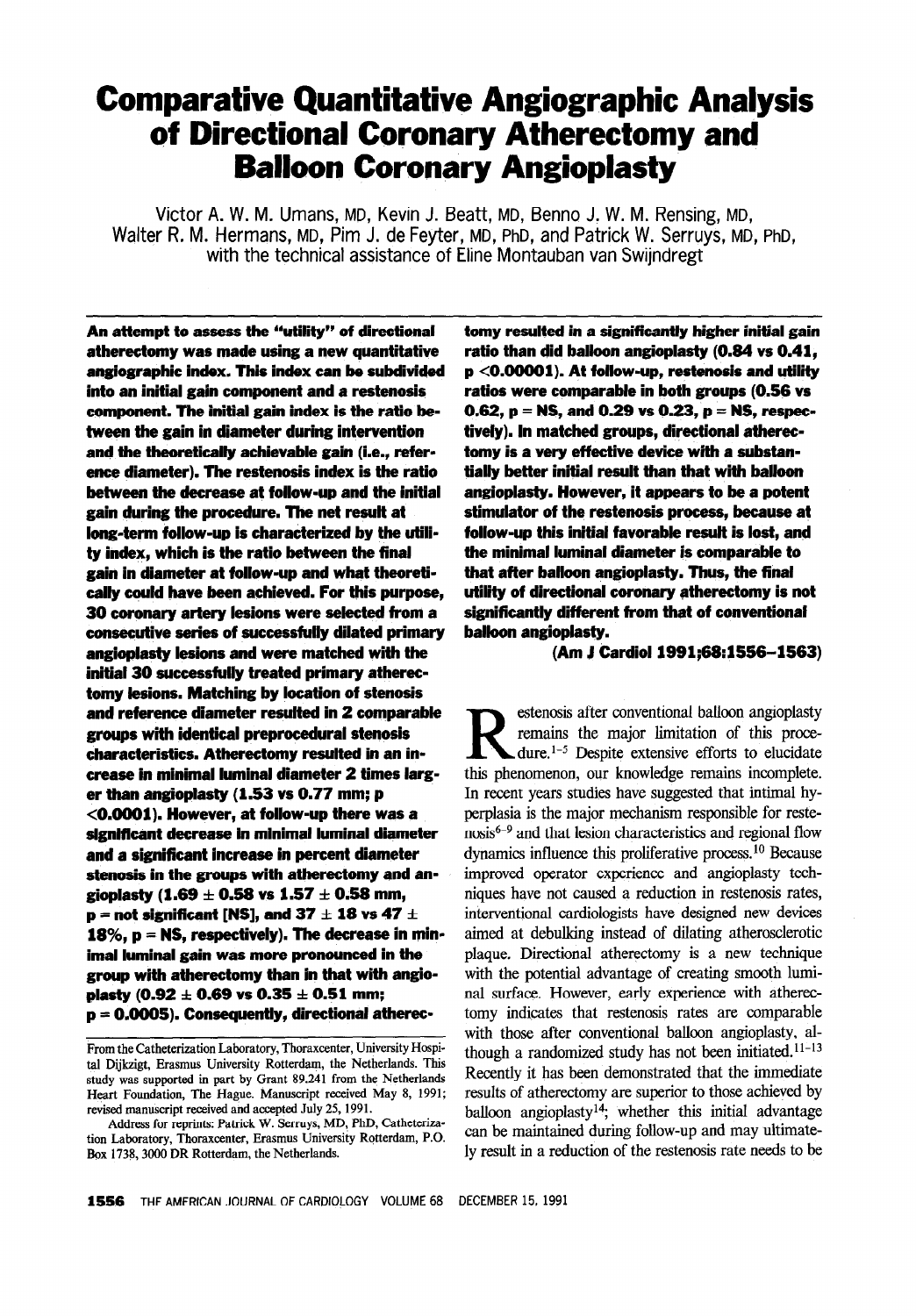assessed. Therefore, the present study was performed to determine whether this initial favorable result obtained with athercctomy affects the incidence of restenosis.

## METHODS

Patient group: From September 1989 through January 1991, 66 patients underwent 74 atherectomy procedures. For the purpose of this study, the initial 30 consecutive patients (23 men and 7 women, mean age  $\pm$  standard deviation 60.2  $\pm$  10.1) who underwent an angiographically successful procedure (postprocedural diameter stenosis <50%, with tissue retrieval) of a primary lesion in a native coronary artery were selected. At the time of atherectomy, 16 patients were in New York Heart Association functional class IV, 7 in III and 7 in II. Coronary angiography showed l-vessel disease in 25 patients, 2-vessel disease in 4 and 3-vessel disease in 1. The site of obstruction was located in the left anterior descending coronary artery in 18 patients, the right coronary artery in 7 and the circumflex artery in 5.

Atherectomy procedure: After administration of local anesthesia, an 11Fr sheath was inserted in the femoral artery. All patients received 250 mg of acetylsalicylic acid and 10,000 U of heparin intravenously. Intracoronary injection of isosorbide dinitrate was performed to optimally vasodilate the vessel. After initial angiograms in multiple views were obtained, a special 11Fr guiding catheter was placed into the ostium of the coronary artery. Under fluoroscopy, the guidewire was advanced in the distal part of the artery. Then, the atherectomy device was directed over the guidewire and positioned across the stenosis. The support balloon was then inflated up to 0.5 atm, the cutter was retracted and balloon inflation pressure was increased to 2 to 3 atm. The driving motor was activated, and the rotating cutter was slowly advanced to cut and collect the pro-

truding atherosclerotic lesion in the collecting chamber located at the tip of the catheter. After every pass, the balloon was deflated and either removed or repositioned. On average,  $6.7 \pm 2.9$  passes in multiple directions were performed across a stenosis. Atherectomy was considered successful when the residual stenosis was <50% after tissue retrieval. After atherectomy, the arterial and venous sheaths were usually left in place for 6 hours. Patients were monitored for 24 hours, and electrocardiograms and cardiac enzyme levels were obtained twice daily. Nifedipine was administered every 2 hours for 24 hours after the procedure, and the patients were administered aspirin for 1 year.

Follow-up evaluation: After successful atherectomy or angioplasty (i.e., <50% postprocedural diameter stenosis on visual inspection), patients were examined at the outpatient clinic, The follow-up coronary angiogram was obtained within 2 weeks after an exercise test. Angiography was performed earlier if symptoms occurred within 6 months.

Quantitative coronary angiography: Quantitative analysis of the coronary segments was performed with the computer-based Coronary Angiography Analysis System (CAAS), previously described in detail. $4,5,15,16$ In essence, boundaries of a selected coronary artery segment were detected automatically from optically magnified and video-digitized regions of interest (512  $\times$  512 pixels) of a cineframe. The absolute diameter of the stenosis in millimeters was determined using the guiding catheter as a scaling device. Each individual catheter was measured with a micrometer and used as a scaling device. Correction for pincushion distortion was performed. The computer-estimation of the original dimension of the artery at the site of the obstruction was used to define the interpolated reference diameter. The percentage diameter and area stenosis, as well as the cross-sectional area  $(mm<sup>2</sup>)$ , were then calculated.



FIGURE 1. Graphic illustration of stenosis parameters obtained by quantitative coronary analysis. Left, y axis represents reference diameter, and vessel length is represented along x axis. Reference diameter and lesion length are determined by diameter at bounderies of lesion that are defined by curvature analysis. Right, curvature analysis is described. Curvature is defined by rate of change of angle through which tangent of curve turns, and which for a circle is equal to reciprocal of radius (R).  $MLD = minimal$  keninal diameter.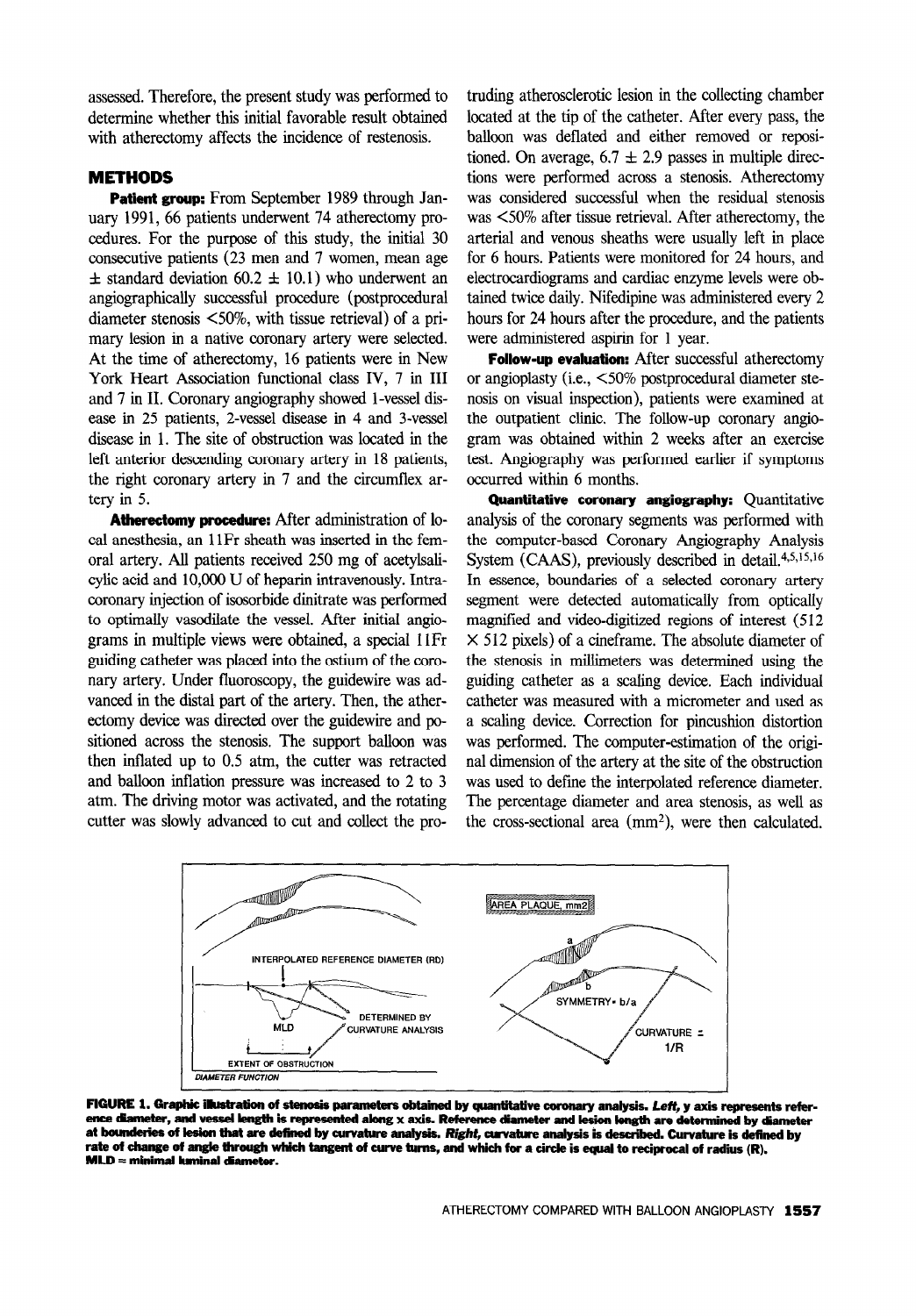The length of the lesion (mm) was determined from the diameter function on the basis of curvature analysis (Figure 1). Symmetry was defined as the coefficient of the left-hand distance between the reconstructed interpolated reference diameter and actual vessel contours, and the right-hand distance between the reconstructed and actual contours at the site of the obstruction. Symmetry index ranged from 0 (totally eccentric stenosis) to 1 (symmetric). The degree of coronary bend was assessed by the curvature value at the obstruction site. This parameter was computed as the average value of all individual curvature values along the centerline of the coronary segment, with curvature defined as the first derivative of the tangent as it moves along the centerline, which for a circle is equal to the reciprocal of the radius. The area between the actual and reconstructed contours at the obstruction site was defined as the area plaque (expressed in  $mm<sup>2</sup>$ ). To standardize the method of analysis of the interventional and follow-up angiograms, the following measures were taken<sup>16</sup>: First, the x-ray system was exactly positioned, as was noted at the time of the intervention. Second, all study frames to be analyzed were selected at end-diastole to minimize foreshortening. Third, the investigator-determined beginning and end point of a segment of a major coronary artery were identified according to the defmitions of the American Heart Association.17 Finally, Polaroid photographs were taken of the video image with the detected contours superimposed to ensure that the analysis was performed on the same coronary segments in consecutive angiograms. Patients with balloon angioplasty were enrolled in ongoing restenosis trials, and therefore, according to the protocol, systematically received intracoronary nitroglycerin before and after angioplasty, and during follow-up catheterization, where-



FIGURE 2. Graphic illustration of principle of initial gain, restenosis and utility indexes. Initial gain index is represented by the ratio B/A, restenosis index by C/B, and utility index by  $D/A$ . A = maximal achievable increase in minimal luminal diameter (MLD);  $B = gain$  in MLD during procedure;  $C =$  reduction during follow-up;  $D =$  long-term result;  $RD =$  reference diameter.

as patients with atherectomy were less frequently administered intracoronary nitroglycerin at recatheterization.

Restenosis: Two different criteria were used to define the restenosis rate. We have found a change in minimal lumen diameter  $\geq 0.72$  mm to be a reliable indicator of angiographic progression of vessel narrowing. $4,15,16$  This value takes into account the limitations of coronary angiographic measurements and represents the long-term variability for repeat measurements of a coronary stenosis using CAAS. The second criterion for restenosis chosen was an increase in the diameter stenosis from  $\leq 50\%$  after intervention to  $\geq 50\%$  at followup. This criterion was selected because clinical practice continues to assess lesion severity by percent stenosis.

Assessment of initial gain, restenosis and utility ratio: To compare the relative efficacy of various interventional techniques, it is critical to relate the procedural outcome and changes during follow-up to the maximal achievable result. Therefore we propose the use of the aforementioned ratios in the evaluation of intracoronary interventions. Briefly, quantitative angiographic changes after intracoronary intervention may be divided in 3 stages (Figure 2). The first or "operational stage," is characterized by the interaction of the operational device with the lesion. In becoming operational, the diameter of the device may expand (directional atherectomy, balloon, stent) or maintain its original dimensions (laser, transluminal extraction catheter, rotational ablation). During this stage, the maximal effect of the device is achieved and determines to what extent the minimal luminal diameter may be increased. The initial gain index represents the ratio between the achieved luminal and maximal achievable luminal improvements (reference diameter minus minimal lumen diameter (MLD) before intervention), and is described by the following equation: initial gain index: change in  $MLD$  at intervention/reference diameter  $-$  MLD before intervention. The initial gain index ranges from 0 (no effect) to 1 (no residual stenosis). The second stage or "restenosis stage" begins during follow-up when biological processes determine the extent of intimal hyperplasia ultimately leading to a loss of luminal gain.

The restenosis index represents the ratio of decrease in luminal diameter improvement during follow-up and the achieved changes induced by intracoronary intervention, and is described by the following equation: restenosis index: MLD after intervention - MLD followup/change in MLD at intervention. The restenosis index ranges from 0 (initial benefit intact) to 1 (initial benefit completely lost).

The utility index represents the ratio of the net gain in lumen improvement at follow-up and the maximal achievable luminal improvement, and is described by the following equation: utility index: change in MLD at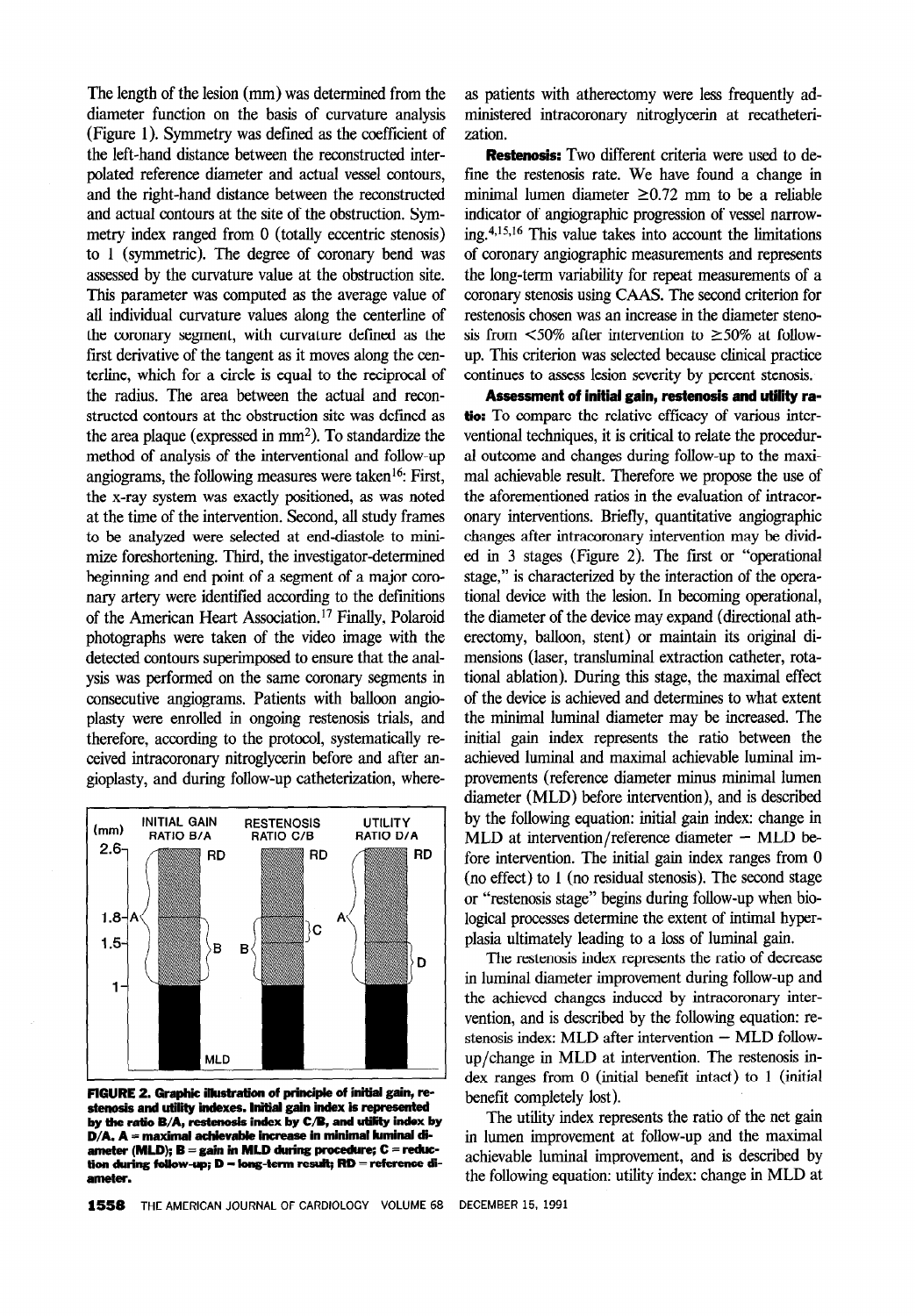intervention  $-$  change in MLD at follow-up/reference  $diameter - MLP$  before intervention. The utility index ranges from 0 (no utility) to 1 (perfect result).

**Matching process:** The coronary artery tree was subdivided in 15 segments according to American Heart Association guidelines, $18$  and the lesions were individually matched according to stenosis location and reference diameter. The principles of matching are threefold: the angiographic dimensions of matched lesions are assumed to be "identical," the observed difference between the 2 "identical" lesions must be within the range of CAAS reproducibility of 0.1 mm (1 standard deviation), $5$  and finally, the reference diameters of the matched vessels are selected within a range of  $\pm$ 0.3 mm (3 standard deviations; 99% confidence limits). To assess the immediate result of atherectomy and balloon angioplasty, 30 coronary artery lesions were selected by an independent technician (EMvS) from a consecutive series of successfully dilated balloon angioplasty lesions while complying with the selection criteria of matching. At the time of selection, the investigators were unaware of the 6-month angiographic outcome of these lesions. Matching was considered adequate if the mean difference of the reference diameter between the groups equaled 0 with standard deviation  $\leq 0.3$ mm.<sup>19</sup> Currently, the Thoraxcenter angiographic database contains quantitatively assessed stenosis data for 2,300 patients treated with either angioplasty  $(n =$ 1847), intracoronary stenting  $(n = 406)$ , or directional or rotational atherectomy  $(n = 120)$ .

Statistical analysis: All values are expressed as mean  $\pm$  1 standard deviation. Comparisons of the severity of minimal luminal diameter, area plaque, diameter stenosis, curvature value symmetry index and length between the groups were performed using analysis of variance and the unpaired Student's  $t$  test. Differences were considered statistically significant at  $p$  < 0.05.

### RESULTS

Preprocedural stenosis characteristics of the matched patients are listed in Table I. Matching for stenosis location and reference diameter resulted in groups of patient with comparable severity of lesions. Matching was considered adequate because the reference diameter was equal in both groups  $(3.03 \pm 0.57 \text{ vs }$  $3.07 \pm 0.55$  mm; p = not significant), whereas the mean difference for this parameter between the groups was 0.0 mm (standard deviation 0.2 mm). Preprocedural minimal luminal diameter in the groups with atherectomy and angioplasty were 1.08  $\pm$  0.37 and 1.15  $\pm$ 0.36 mm, respectively. The other stenosis parameters (diameter stenosis, area plaque, symmetry index and length) did not differ significantly, with the sole exception of curvature value, which was lower in the group **TABLE I** Matched Preprocedural Stenosis Characteristics of 30 Patients with Successful Coronary Atherectomy Compared with Successful Balloon Angioplasty

|                                  | <b>Before</b><br>Atherectomy | <b>Before</b><br>Angioplasty |
|----------------------------------|------------------------------|------------------------------|
| Reference diameter (mm)          | $3.03 \pm 0.57$              | $3.07 \pm 0.55$              |
| Minimal luminal diameter<br>(mm) | $1.08 \pm 0.37$              | $1.15 \pm 0.36$              |
| Diameter stenosis (%)            | $64 \pm 10$                  | $63 \pm 8$                   |
| Area plaque (mm <sup>2</sup> )   | $9.5 \pm 6.4$                | $8.4 + 3.6$                  |
| Curvature value                  | $15.9 \pm 7.0$               | $22.2 + 13.1*$               |
| Symmetry index                   | $0.6 \pm 0.2$                | $0.5 \pm 0.3$                |
| Length                           | $6.8 + 2.7$                  | $6.5 \pm 2.6$                |

**TABLE II** Quantitative Comparison of the Immediate and Long-Term Results of Atherectomy and Balloon Angioplasty  $(n = 30)$ 

|                                                                               | Atherectomy     | Angioplasty     | Unpaired<br>t Test |  |  |
|-------------------------------------------------------------------------------|-----------------|-----------------|--------------------|--|--|
| Reference diameter                                                            |                 |                 |                    |  |  |
| (mm)                                                                          |                 |                 |                    |  |  |
| Pre                                                                           | $3.03 \pm 0.57$ | $3.07 \pm 0.55$ | NS.                |  |  |
| Post                                                                          | $3.24 \pm 0.32$ | $3.09 \pm 0.56$ | <b>NS</b>          |  |  |
| Follow-up                                                                     | $2.81 \pm 0.57$ | $3.04 \pm 0.65$ | NS.                |  |  |
| Minimal luminal                                                               |                 |                 |                    |  |  |
| diameter (mm)                                                                 |                 |                 |                    |  |  |
| Pre.                                                                          | $1.08 \pm 0.37$ | $1.15 \pm 0.36$ | NS.                |  |  |
| Post                                                                          | $2.61 \pm 0.33$ | $1.92 \pm 0.31$ | 0.0000             |  |  |
| Follow-up                                                                     | $1.69 \pm 0.58$ | $1.57 \pm 0.58$ | <b>NS</b>          |  |  |
| Difference in minimal                                                         |                 |                 |                    |  |  |
| luminal diameter (mm)                                                         |                 |                 |                    |  |  |
| Post to pre                                                                   | $1.53 \pm 0.47$ | $0.77 \pm 0.30$ | 0.0000             |  |  |
| Post to follow-up $0.92 \pm 0.69$                                             |                 | $0.35 \pm 0.51$ | 0.0005             |  |  |
| Diameter stenosis (%)                                                         |                 |                 |                    |  |  |
| Pre                                                                           | $64 \pm 10$     | $63 \pm 8$      | NS.                |  |  |
| Post                                                                          | $19 \pm 9$      | $37 \pm 10$     | 0.0000             |  |  |
| Follow-up                                                                     | $37 + 18$       | $47 \pm 18$     | 0.04               |  |  |
| Difference in diameter                                                        |                 |                 |                    |  |  |
| stenosis (%)                                                                  |                 |                 |                    |  |  |
| Pre-post                                                                      | $45 \pm 12$     | $26 + 12$       | 0.0000             |  |  |
| Follow-up-post                                                                | $18 \pm 17$     | $10 \pm 17$     | NS.                |  |  |
| $NS = not$ significant; Post = after intervention; Pre = before intervention. |                 |                 |                    |  |  |

with atherectomy than in that with angioplasty (15.9  $\pm$ 7.0 vs 22.2  $\pm$  13.1; p <0.02).

The immediate efficacy of atherectomy and angioplasty as assessed by quantitative angiography is shown in Table II and Figure 3. As expected, both atherectomy and balloon angioplasty significantly improved minimal luminal diameter (1.08  $\pm$  0.37 to 2.61  $\pm$  0.33 mm [p <0.0001], and 1.15  $\pm$  0.36 to 1.92  $\pm$  0.31 mm  $[p \le 0.001]$ , respectively), but the increase in minimal luminal diameter was superior in the group with atherectomy than in that with angioplasty (1.53 vs 0.77 mm; p <O.OOOl). Accordingly, the initial gain ratio of atherectomy was also superior when compared with that of angioplasty  $(0.84 \pm 0.36 \text{ vs } 0.41 \pm 0.18; \text{ p} < 0.00001)$ . Thus, percent diameter stenosis was reduced from 64  $\pm$ 10 to 19  $\pm$  9% (p <0.0001) in the group with atherec-

ATHERECTOMY COMPARED WITH BALLOON ANGIOPLASTY 1559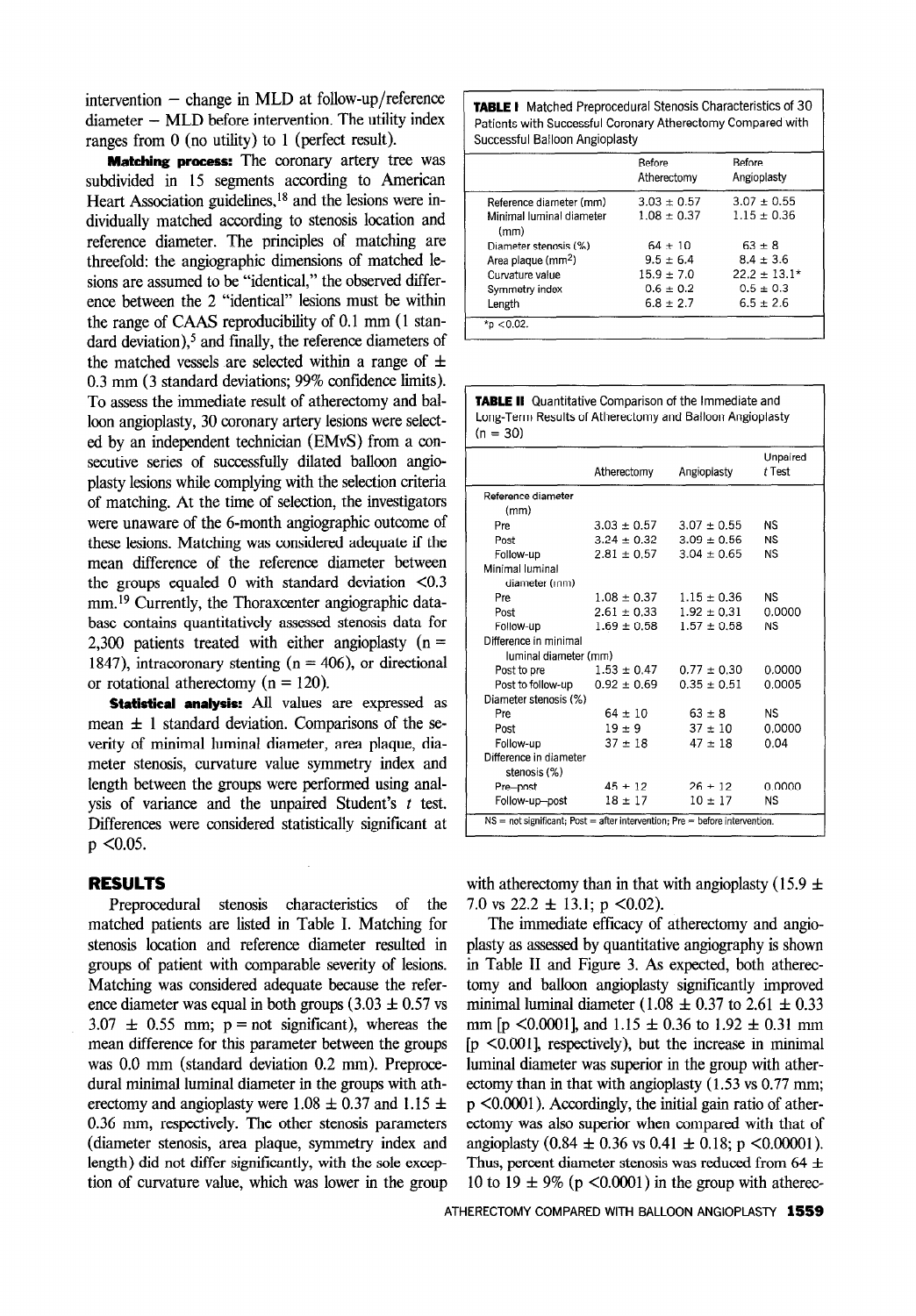| <b>TABLE III</b> Quantitative Assessment of Initial Gain, Restenosis<br>and Utility Ratios After Atherectomy and Balloon Angioplasty<br>$(n = 30)$ |                 |                 |                    |  |
|----------------------------------------------------------------------------------------------------------------------------------------------------|-----------------|-----------------|--------------------|--|
|                                                                                                                                                    | Atherectomy     | Angioplasty     | Unpaired<br>t Test |  |
| Initial gain ratio                                                                                                                                 | $0.84 + 0.36$   | $0.41 + 0.18$   | 0.0000             |  |
| Restenosis ratio                                                                                                                                   | $0.56 \pm 0.55$ | $0.62 \pm 1.10$ | <b>NS</b>          |  |
| Utility ratio                                                                                                                                      | $0.29 \pm 0.33$ | $0.23 \pm 0.28$ | <b>NS</b>          |  |
| $NS = not$ significant.                                                                                                                            |                 |                 |                    |  |

tomy, and from  $63 \pm 8$  to  $37 \pm 10\%$  (p <0.001) in the that with angioplasty.

At follow-up, all patients with atherectomy and angioplasty included in this study underwent 6-month control catheterization. Angiographic follow-up in the groups with atherectomy and angioplasty were 95 and

92%, respectively. Angiographic analysis at follow-up (Table II and Figure 4) showed a decrease in minimal luminal diameter in both groups  $(2.61 \pm 0.33 \text{ to } 1.69)$  $\pm$  0.58 mm with atherectomy, 1.92  $\pm$  0.31 to 1.57  $\pm$ 0.58 mm with angioplasty). Thus, the loss in minimal luminal diameter was more pronounced in the group with atherectomy than in that with angioplasty (0.92  $\pm$ 0.69 vs  $0.35 \pm 0.51$  mm; p <0.0005). Accordingly, percent diameter stenosis increased from  $19 \pm 9$  to 37  $\pm$  18% in the group with atherectomy, and from 37  $\pm$ 10 to 47  $\pm$  18% in that with angioplasty. The concomitant restenosis and utility ratios are listed in Table III. Percent restenosis (detectable hyperplasia by quantitative coronary analysis) according to the 0.72 mm decrease in minimal luminal diameter (2 times the standard deviation of the long-term variability of the mini-



FIGURE 3. Cumulative frequency of immediate resulis of directional atherectomy (DCA) and balloon angioplasty (PTCA) in 30 matched lesions. Directional atherectomy resulted in an increase in minimal luminal diameter (MLD) from 1.66 to 2.61 mm, whereas angioplasty induced an increase from  $1.15$  to  $1.92$  mm. Post  $=$ after intervention; Pre = before interventlon.

FIGURE 4. Cumulative frequency of longterm results of directional atherectomy and angioplasty in this matched population. At 6-month follow-up (F-up), initial favorable result of atherectomy is lost compared with that of balloon angioplasty. Other abbreviations as in Figure 3.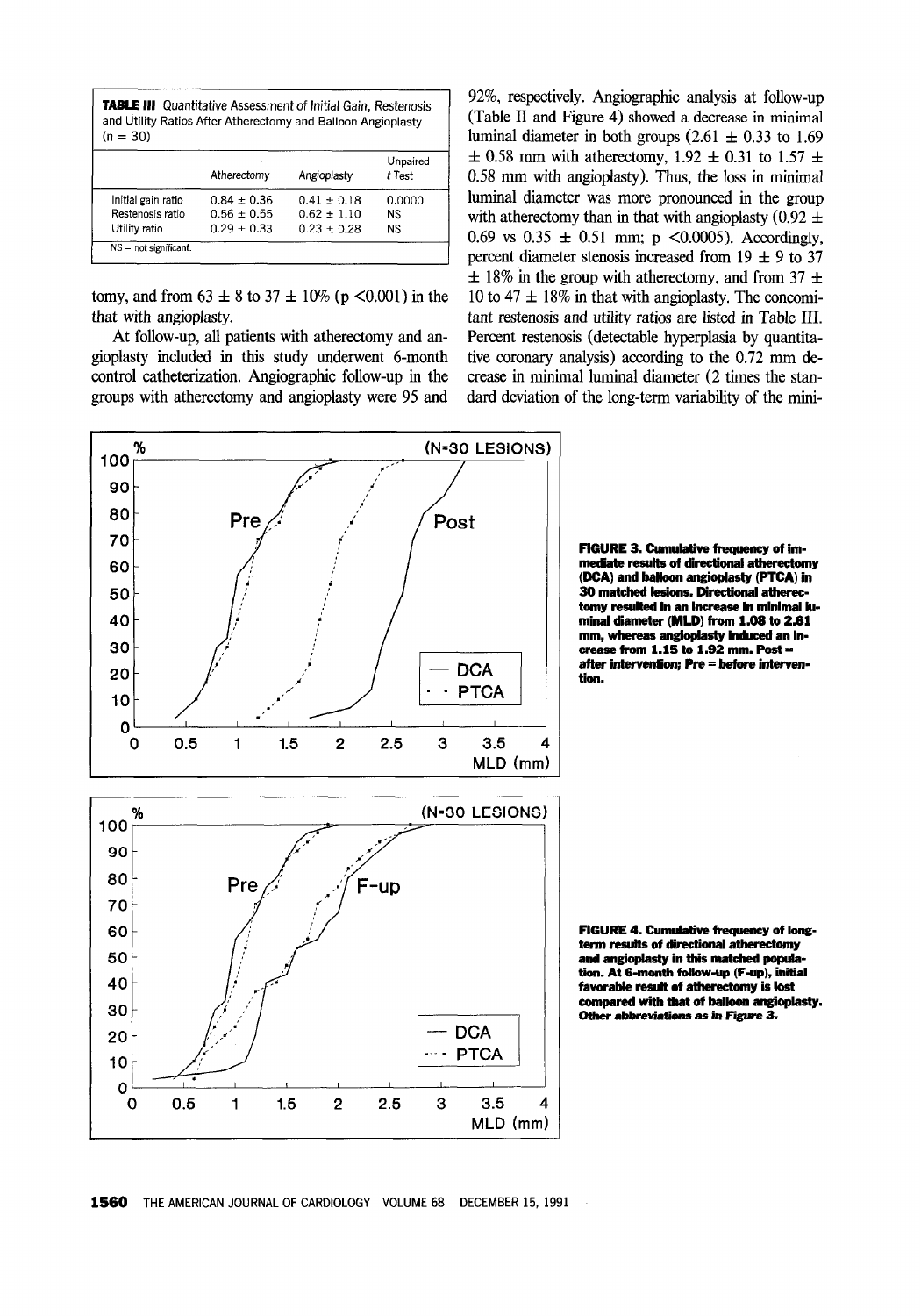ma1 luminal diameter measurements using CAAS criterion) was 60% in the group with atherectomy versus 36% in that with angioplasty. When restenosis is defined by an increase in diameter stenosis  $\geq 50\%$  at follow-up, the restenosis percentages are 20 vs 16% (atherectomy vs angioplasty).

## **DISCUSSION**

Coronary angioplasty is now an accepted form of treatment for patients with coronary artery disease. In the past, exponential growth in angioplasty has partly been the result of an increase patients returning with restenosis. Despite extensive efforts to improve catheter equipment we are still unable to effectively reduce the rate of restenosis. Because no fundamental design changes in balloon or balloon-derived catheter techniques are emerging, debulking techniques, such as directional atherectomy, have been introduced to improve the angioplastic process and to presumably reduce the rate of restenosis. The potential advantages of debulking atheromatous tissue over remodeling plaque with balloon angioplasty include: minimizing smooth muscle cell injury by wall stress; eliminating smooth muscle cells and thereby reducing their proliferative potential; improving regional blood flow and rheology by inducing fewer fissures or dissections; reducing radial stretch forces, as applied with a dilating balloon; and creating larger increases in minimal luminal diameter. Indeed, recent studies have reported a larger increment in luminal improvement after atherectomy than after conventional balloon angioplasty,  $14$  whereas other investigators observed a low incidence of postprocedural dissections 11,12,14

**Study design:** Whether atherectomy is superior to balloon angioplasty can only be assessed by a randomized study. This type of study would take several years, during which continuing refinements and improvements of catheter systems would take place, rendering the comparison unreliable and open to criticism. Therefore, we proposed a matching technique based on stenosis location and reference diameter to compare the results of various intracoronary interventional techniques. At present, this technique may be the best surrogate for a randomized trial when one tries to compare the shortand long-term results of atherectomy with those of conventional angioplasty. Using our matching program we selected comparable stenotic lesions with respect to baseline characteristics (minimal luminal diameter, diameter stenosis, length, area plaque and symmetry index) as assessed by quantitative angiography. This study group reflects the baseline stenosis characteristics in patients treated with atherectomy<sup>20</sup> or balloon angioplasty.4,21

**Immediate results:** This study confirms previous reports of improved luminal gain after atherectomy compared with that after conventional angioplasty.<sup>14</sup> Atherectomy resulted in a twofold increase in minimal luminal diameter  $(1.09 \pm 0.37 \text{ to } 2.61 \pm 0.33 \text{ mm})$ compared with that with angioplasty (1.15  $\pm$  0.36 to  $1.92 \pm 0.31$  mm). Accordingly, percent diameter stenosis decreased more dramatically after atherectomy than after angioplasty. This improvement in luminal gain with atherectomy may be due to 3 mechanisms. First, introduction of the bulky device itself causes a lumen enlargement due to the "Dotter" effect. Second, the subsequent inflation of the support balloon may lead to further enlargement by stretching of the vessel wall. Finally, excision of the plaque determines the final result.

Restenosis: Recurrence of a stenosis after intracoronary intervention may be assessed by clinical symptoms, stress testing or coronary angiography. Because symptoms and functional achievement at exercise testing have low predictive values in regard to restenosis, diagnosis of restenosis should be based on reproducible quantitative angiographic measurements using a computer-assisted technique with either automated edge detection or videodensitometry. Furthermore, the definition of restenosis is a matter of ongoing debate. It has been shown by our investigative group,  $4,22$  as well as by others, $3$  that the determination of the severity of stenosis using percent diameter stenosis does not reflect changes after angioplasty, because the adjacent part of the dilated vessel may also be involved in the restenosis process, or the reference diameter may be simultaneously reduced. Therefore, we selected minimal luminal diameter as a parameter for the morphologic changes after atherectomy or angioplasty. Minimal luminal diameter at follow-up was 1.69 mm for the group with atherectomy compared with 1.57 mm for that with balloon angioplasty ( $p = not$  significant). These findings are similar to previously documented late follow-up studies of coronary balloon angioplasty (1.69 to 1.82 mm)<sup>4</sup> and stenting (1.68 mm).<sup>23</sup> Using the  $\geq$  50% diameter stenosis criterion, the rates of restenosis after atherectomy and angioplasty were 20 and 16%, respectively. Previous studies on restenosis after primary coronary atherectomy reported an incidence of restenosis of  $20\%$ <sup>11,12</sup> using the  $\geq$  50% criterion. Thus, during follow-up, the initial greater gain in luminal diameter after atherectomy compared with that after balloon angioplasty is totally lost. At follow-up, the reduction in minimal luminal diameter was 0.92 mm after atherectomy compared with 0.35 mm after angioplasty ( $p =$ 0.0005). Although minimal luminal diameter changed more dramatically in the group with atherectomy than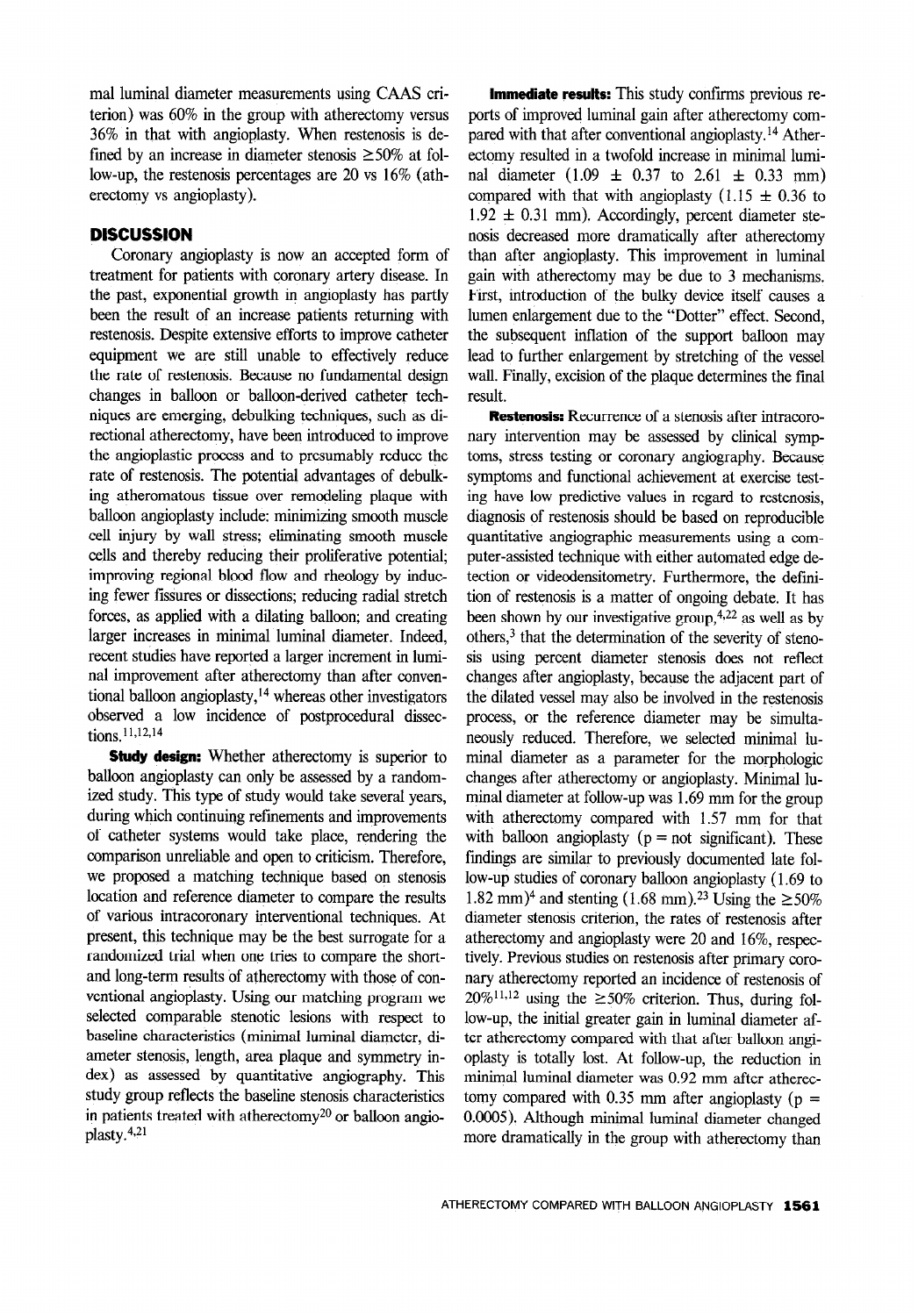in that with angioplasty, both had equal restenosis  $(0.56 \text{ vs } 0.62; \text{ p} = \text{not significant})$  and utility  $(0.29 \text{ vs } 0.62; \text{ p} = \text{not significant})$  $0.23$ ;  $p =$  not significant) ratios, indicating that the relative changes are equal for both interventional techniques.

Animal and atherectomy studies $11-13,20$  have demonstrated that fibrointimal hyperplasia may develop in coronary arteries previously treated by balloon angioplasty or atherectomy. Pathologic findings have raised a theory that deeper vascular injury is associated with a greater intimal proliferation. Injury beyond the subintima1 level has been shown to be associated with more extensive intimal proliferation.<sup>24</sup> These data are supported by Webster et al<sup>25</sup> who found a greater smooth muscle proliferation after high-inflation pressure with the same balloon size when compared with that after low pressure. Furthermore, an initial follow-up study after atherectomy indicates that this process may be accelerated when deep vessel wall components such as media and adventitia are removed.13 Additionally, atherectomy may lead to profound disrupture of the vessel wall architecture.<sup>26</sup> Finally, the introduction of the bulkier atherectomy device may potentially lead to a greater amount of vessel wall stretching compared with that with the smaller balloon catheter system. All these influences may account for the greater cellular proliferation of the lesion treated by atherectomy.

**Study limitations:** There are several limitations to this study. First, it is an uncontrolled, observational study limited to a subset of patients with successful coronary atherectomy or balloon angioplasty. This consecutive series of patients were studied by investigators unaware of the late angiographic results. Although matching for angiographic variables is a promising technique to assess the efficacy of intracoronary interventions, patient- and procedure-related variables are not included in the analysis. Second, lesion complexity was not incorporated in the analysis. This is usually defined qualitatively<sup>27</sup>; however, an objective and quantitative description of stenosis morphology has recently been introduced.28 Further improvement in quantitative analysis may assess lesion morphology in a continuous scale fashion rather than assigning lesions to discrete categories. This type of analysis should be incorporated in future trials studying the efficacy of various interventional techniques. Third, this study is based on early experiences with atherectomy. Careful patient selection, future design changes and improved operator experience may further improve the immediate and long-term results. Thus, controlled clinical trials are needed in the future to determine the immediate angiographic results and long-term efficacy of these interventions, as well as the benefit, if any, to particular subgroups of patients.

These studies should also address the presumed time frame for restenosis after any particular intervention.

Acknowledgment: We acknowledge Jan Tijssen, PhD, for statistical assistance. We thank Jaap Pameyer and the Cardialysis corelab for analyzing the coronary angiograms.

#### REFERENCES

1. Holmes DR, Vlietstra RE, Smith HC. Restenosis after angioplasty: a report from the angioplasty registry from the NHLBI. Am J Cardiol 1984;53:77C-81C. 2. Leimgruber PP, Roubin GS, Hollman J, Cotsonis GA, Meier B, Douglas JC, King SB, Grüntzig AR. Restenosis after successful angioplasty in patients with single vessel disease. Circulation 1986;73:710-717.

3. Nobuyoshi M, Kimura T, Nosaka H. Restenosis after successful percutaneous transluminal coronary angioplasty: serial angiographic follow-up in 229 patients. J Am Coll Cardiol 1988:12:616-623.

4. Serruys PW, Luyten HE, Beatt KJ, Geuskens R, de Feyter PJ, van den Brand M, Reiber JHC, ten Kate HJ, van Es GA, Hugenholtz PG. Incidence of restenosis after successful coronary angioplasty: a time related phenomenon. Circulation 1988;77:361-371.

5. Reiber JHC, Serruys PW. Quantitative coronary angiography. In: Marcus ML, Schelbert HR, Skorton DJ, Wolf GL, eds. Cardiac Imaging: A Comparison to Braunwald's Heart Disease. Philadelphia: W.B. Saunders, 1991:213-280.

6. Johnson DE, Hinohara T, Selmon MR, Braden L, Simpson JB. Primary peripheral arterial stenosis and restenosis excised by transluminal atherectomy: a histopathologic study. J Am Coll Cardiol 1990;15:419-425.

7. Essed CE, van den Brand M, Becker AE. Transluminal coronary angioplasty and early restenosis. Br Heart J 1983;49:393-396.

8. Austin GE, Ratliff NB, Hollman J, Tabei S, Phillips DF. Intimal proliferation of smooth muscle cells as an explanation for recurrent coronary artery stenosis after percutaneous transluminal coronary angioplasty. J Am Coil Cardiol 1985;6:369-375.

9. Giraldo AA, Esposo OM, Meiss JM. Intimal hyperplasia as a cause of restenosis after percutaneous transluminal coronary angioplasty. Arch Parhol Lab Med 1985;109:173-175.

10. Liu MW, Roubin GS, King SB. Restenosis after coronary angioplasty: potential biological determinants and role of intimal hyperplasia. Circulation 1989;79:1374-1387.

11. Safian RD, Gelbfish JS, Erny RE, Schnitt SJ, Schmidt D, Baim DS. Coronary athercctomy: clinical, angiographic and histologic findings and observations regarding potential mechanisms. Circulation 1990;82:69-79.

12. Robertson GC, Hinohara T, Selmon MR, Johnson DE, Simpson JB. Directional coronary atherectomy. In: Topol EJ, ed. Textbook of Interventional Cardiology. W.B. Saunders: Philadelphia, 1990:563-579.

13. Garratt KN, Holmes DR, Bell MR, Bresnahan JF, Kaufmann UP, Vlietstra RE, Edwards WD. Restenosis after directional coronary atherectomy: differences between primary atheromatous and restenosis lesions and influence of subintimal tissue resection. J Am Coll Cardiol 1990;16:1665-1671.

14. Muller DWM, Ellis SG, Debowey DL, Topol EJ. Quantitative angiographic comparison of the immediate success of coronary angioplasty, coronary atherectomy and endoluminal stenting. Am J Cardiol 1990;66:938-942.

15. Umans VA, Strauss BH, de Feyter PJ, Serruys PW. Edge detection versus videodensitometry for quantitative angiographic assessment of directional corenary atherectomy. Am J Cardiol 1991:68;534-539.

16. Reiber JHC, Serruys PW, Kooyman CJ, Wijns W, Slager CJ, Gerbrands JJ, Schuurbiers JCH, den Boer A, Hugenholtz PG. Assessment of short-, mediumand long-term variations in arterial dimensions from computer-assisted quantitation of coronary cineangiograms. Circulation 1985;71:280-288.

17. Serruys PW, Strauss BH, van Beusekom HM, van der Giessen. Stenting of coronary arteries: has a modern Pandorra's box been opened? J Am Co11 Cardiol 1991;17:143B-154B.

18. Austen WG, Edwaerds JF, Frye RL, Gensini GG, Gott VL, Griffith LSC, McGoon DC, Murphy ML, Roe BB. A reporting system in patients evaluated for grading of coronary artery disease. Report of the ad-hoc committee for grading coronary artery disease, council on cardiovascular surgery. American Heart Association. Circulation 1975;51:7-13.

19. Bland JM, Altman DG. Statistical methods for assessing agreement between two methods of clinical measurement. Lancer 1986;i:307-310.